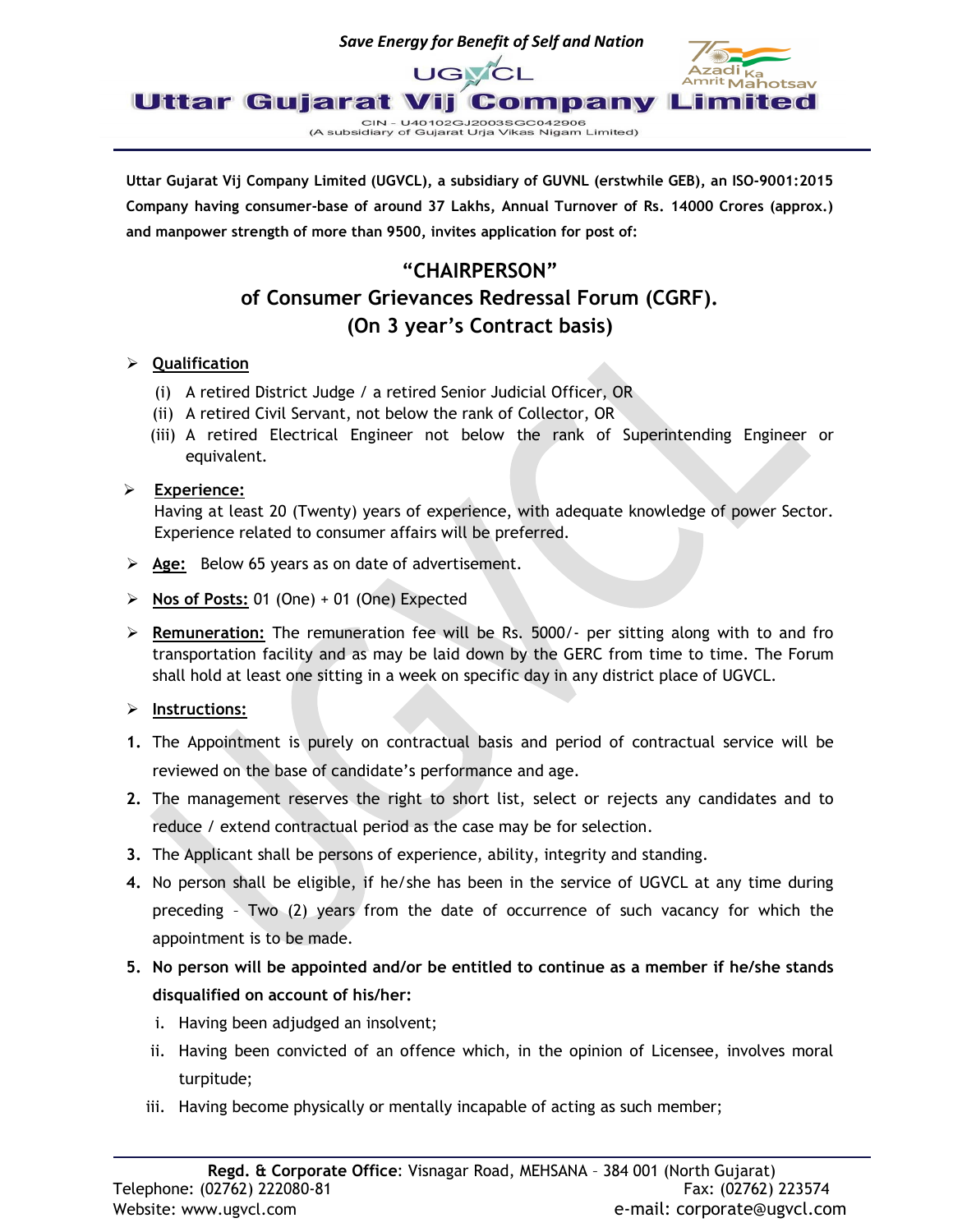

- iv. Having acquired such financial or other interest as is likely to affect prejudicially his/her functioning as a member;
- v. Having so abused his/her position as to render his/her continuance in office prejudicial to public interest; or
- vi. Having been guilty of proved misbehavior.
- 6. Incomplete application shall be rejected. The candidate is required to fulfill all educational and experience criteria, otherwise the application shall not be considered.
- 7. Photocopies of all Educational, Cast, Age and Experience Certificates must be attached along with the application together with the list of such annexure.
- 8. Passport sized photograph must be affixed on the application.
- 9. Knowledge of Gujarati is essential.
- 10.The last date for the submission of application is 07/03/2022. Applications received thereafter shall not be considered.
- 11. The recruitment process shall be carried out as per the Company's Rules. The company reserves the right to short-list and select any candidate as per the requirement of the company and to reject candidature in the event of detecting the candidate's ineligibility at any stage.
- 12.Mere submission of application does not guarantee the adequacy of candidature for being considered for the further selection process.
- 13.Applicant has to apply in A4 size paper only.
- 14. Canvassing in any form shall automatically disqualify the candidate.

Interested candidates meeting the above criteria may send their application along with all relevant enclosures to The Additional General Manager (HR), Corporate Office, Uttar Gujarat Vij Company Limited, Visnagar Road, Mehsana-384001 by Registered post / Registered Courier / speed post, duly mentioning "Application for the appointment of "Chairperson" for Consumer Grievances Redressal Forum" on envelop.

Addl. General Manager (HR)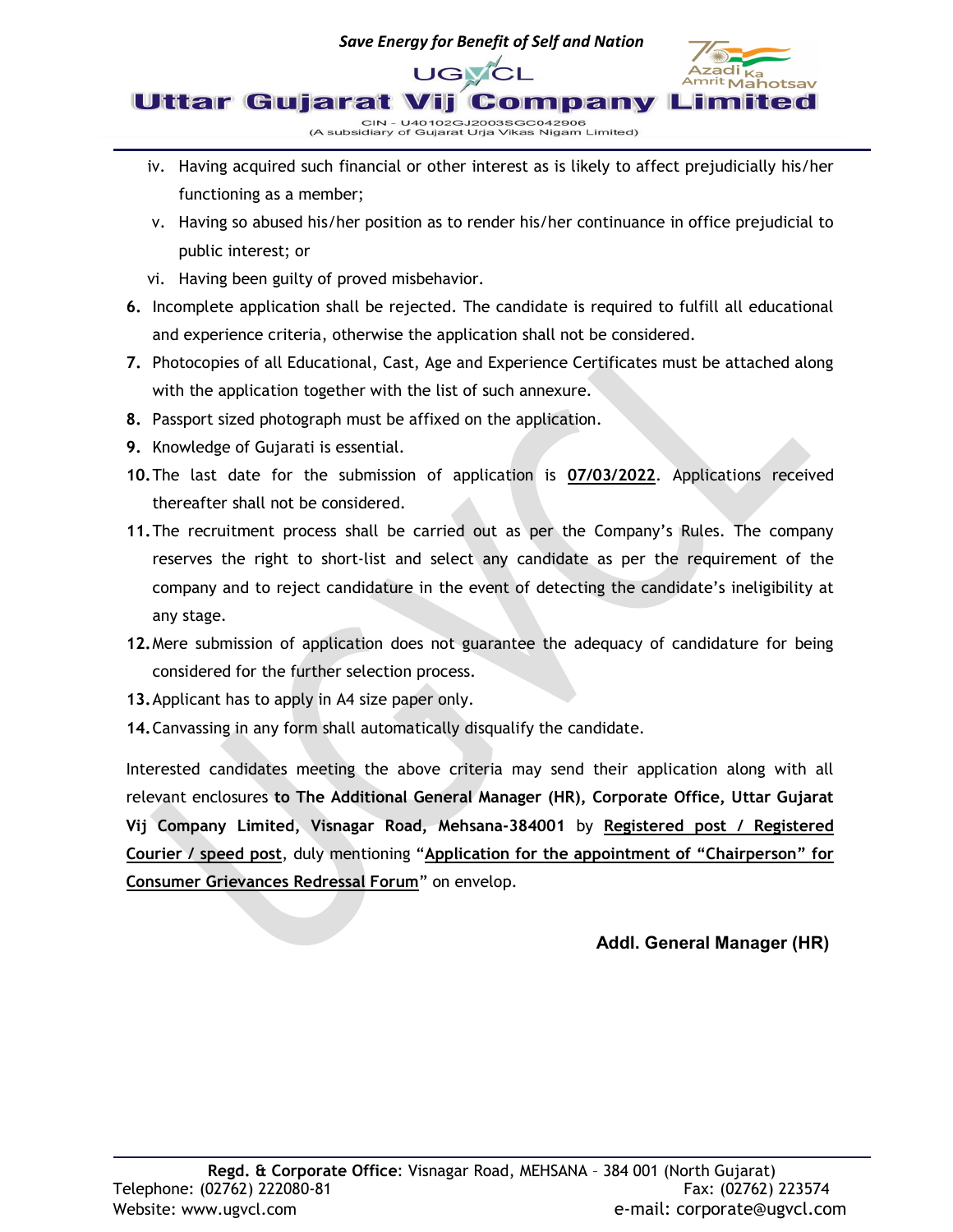

# Application Form

Affix here a recent passport size photograph

#### Post applied for **Chairperson (CGRF)**

| roscapplica for <b>chairperson (com</b> )<br>1.A | Name in Block letters      |                                  |  |  |
|--------------------------------------------------|----------------------------|----------------------------------|--|--|
|                                                  |                            | Mr./Ms./Mrs.                     |  |  |
|                                                  |                            |                                  |  |  |
|                                                  |                            | Middle<br>First<br>Last          |  |  |
|                                                  |                            |                                  |  |  |
| 1.B                                              | Father's /Husband's Name   |                                  |  |  |
| 2.                                               | <b>Marital Status</b>      | Married/Unmarried/Widow/Divorcee |  |  |
|                                                  |                            |                                  |  |  |
|                                                  | a) Permanent Address       |                                  |  |  |
|                                                  |                            |                                  |  |  |
|                                                  |                            |                                  |  |  |
| 3.                                               |                            |                                  |  |  |
|                                                  |                            |                                  |  |  |
|                                                  | b) Postal Address          |                                  |  |  |
|                                                  |                            |                                  |  |  |
|                                                  |                            |                                  |  |  |
|                                                  |                            | Pin codeCity  State              |  |  |
|                                                  |                            |                                  |  |  |
| 4.                                               | <b>Contact No</b>          |                                  |  |  |
| 5.                                               | <b>E-mail Address</b>      |                                  |  |  |
|                                                  |                            | Age: Years Months                |  |  |
| 6.                                               | Date of Birth with         |                                  |  |  |
|                                                  | documentary evidence       |                                  |  |  |
| 7.                                               | Height & Personal          |                                  |  |  |
|                                                  | <b>Identification Mark</b> |                                  |  |  |
|                                                  |                            |                                  |  |  |
|                                                  | Nationality / Religion/    | Nationality  Religion            |  |  |
| 8.                                               | Gender                     | Gender: Male/Female              |  |  |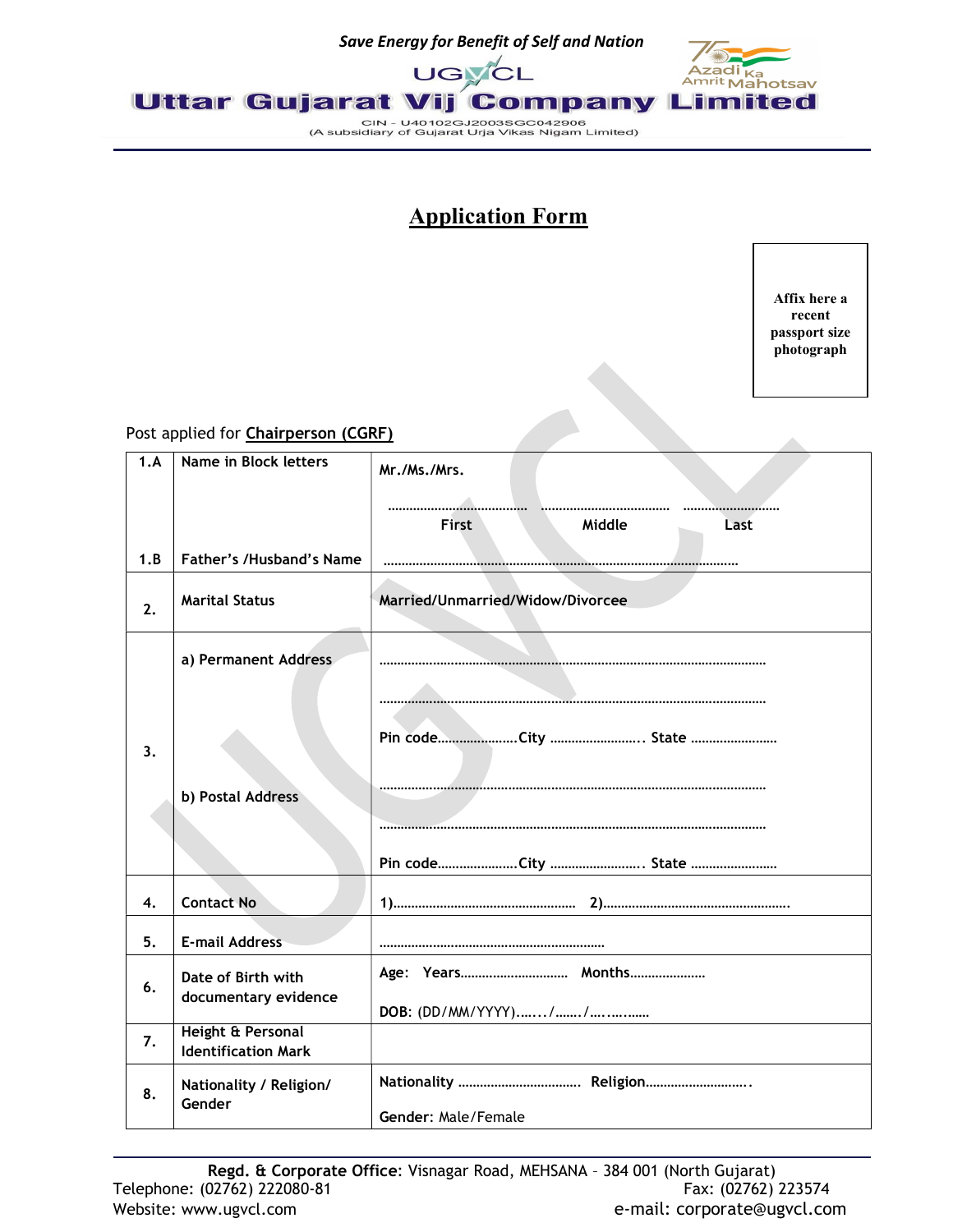

#### 9. Educational Qualification (Graduate and above) Start from mot recent: (Original documents relied upon to be produced, when required)

| Sr.<br>No. | Name of the degree/<br>diploma certificate | Name of the Institution<br>and location | Name of the<br><b>University</b> | <b>Passing</b><br>Year | $Per(\%)$ |
|------------|--------------------------------------------|-----------------------------------------|----------------------------------|------------------------|-----------|
| 1.         |                                            |                                         |                                  |                        |           |
| 2.         |                                            |                                         |                                  |                        |           |
| 3.         |                                            |                                         |                                  |                        |           |
| 4.         |                                            |                                         |                                  |                        |           |
| 5.         |                                            |                                         |                                  |                        |           |

#### 10. Work Experience (Before retirement). (Use separate sheet if needed)

| Name of the<br>Employer | Date of Joining | <b>Date of Leaving</b> | Name of the post held (Also<br>sate temporary or permanent) | Scale / Total<br>emolument |
|-------------------------|-----------------|------------------------|-------------------------------------------------------------|----------------------------|
|                         |                 |                        |                                                             |                            |
|                         |                 |                        |                                                             |                            |
|                         |                 |                        |                                                             |                            |
|                         |                 |                        |                                                             |                            |
|                         |                 |                        |                                                             |                            |

#### 11. If candidate: (Tick  $\sqrt{ }$  if any (i to vi); otherwise  $\sqrt{ }$  at last row (vii))

|      | Having been adjudged an insolvent;                                                                                        |  |
|------|---------------------------------------------------------------------------------------------------------------------------|--|
|      | Having been convicted of an offence which, in the opinion of Licensee, involves moral<br>turpitude;                       |  |
| iii. | Having become physically or mentally incapable of acting as such member;                                                  |  |
| iv.  | Having acquired such financial or other interest as is likely to affect prejudicially<br>his/her functioning as a member; |  |